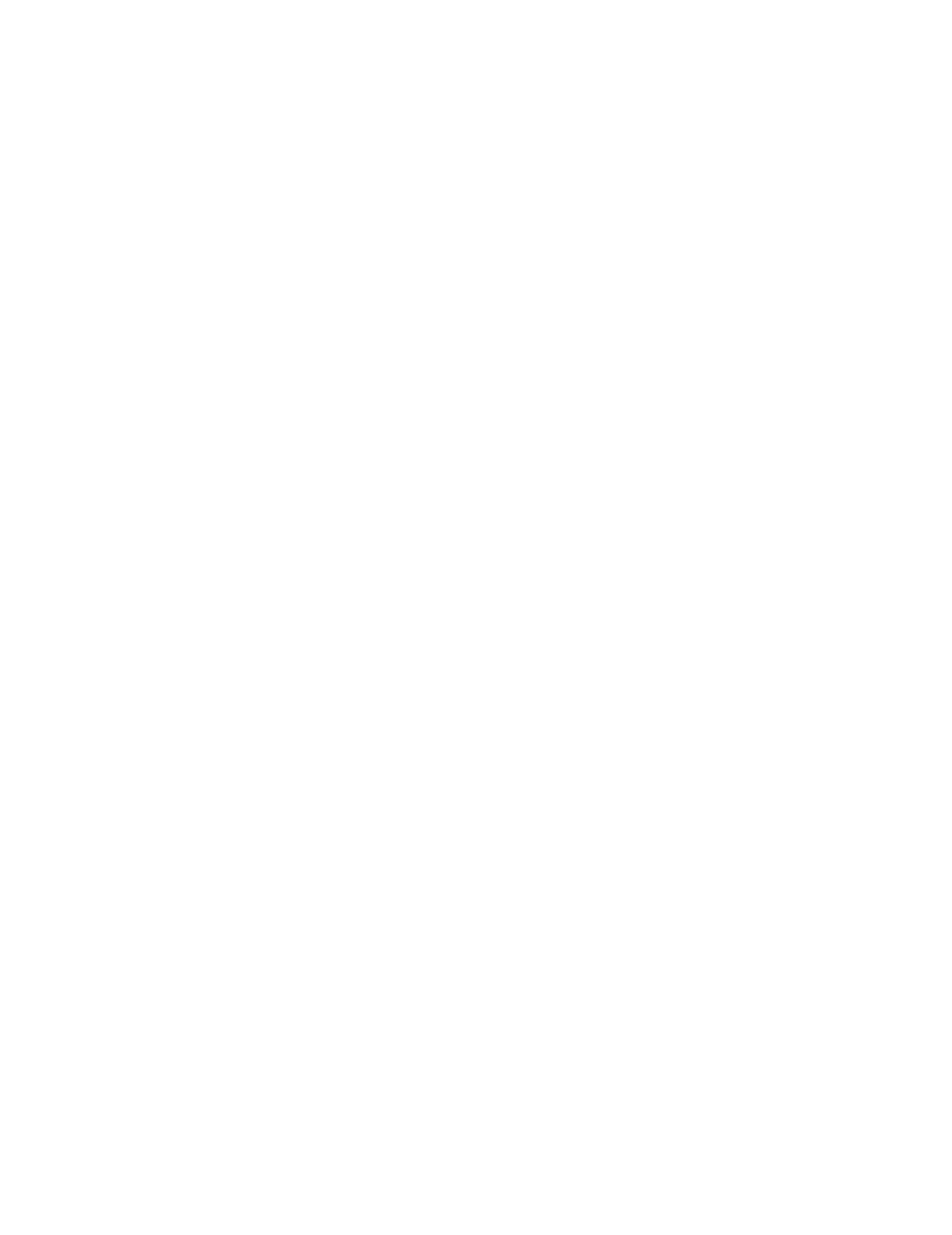# How to Find the Best Fitness Device

Fitness devices like activity trackers, heart rate monitors and nutrition apps have become a multi-billion dollar industry, with more and more consumers getting comfortable using these devices by the second. People using trackers range from athletes to exercise novices. Most use PMMLMKMWMMPMUUWMLVLWVK1VLMMLPMVaWKVMMaWUWMUMV measurements and progress on any given day, you're much more conscious and motivated to keep up the good work (or get back on track if the data shows you're slipping).

#### 1aWWPMUMWMLMKMWWMTKMaWKMV WVMMPMMMaYMWWUL.



?PMaWVMOWT Before you buy, consider your goals. )MaWaVOWVKMMUWMUMVPWOPWPMLalUWMaW MVLVKMWPTWV1aWVWUMPVOPRK aWMaWKVWTaLWRVMPUTMVLUKPTM MMVMLMKM1aWMUWMMMWWKMLMMKMaWUaVMML something more sophisticated.



0W\_U]KPLI\LWaW]\_IV\' ;WUMIK\Q^a\ZIKSMZ[KIVXZW^QLMLI\ WVaWMMaUWMMMVPMVaWMTMMVOVLKVPWzMVM VOPVWaWPMTP5VaLMKMKVWLM/8;MKPVWTWOaWK your location, and can monitor your speed, heart rate and altitude (just WVUMMIPLUWVWaWRMMMLWMVL more.



)MaWKWUWTMVOPMMKPVWTWOa Many activity trackers on the market today are very tech savvy. They can let you sync with external heart monitors, smart bathroom scales and even provide the ability to share data remotely with your doctor. Most are intuitive to use, but just be sure you're comfortable and know how to use the device before you take it home. Ask the salesperson to give you a demo and keep the user's manual handy.

Trackers are great tools to keep you aware and motivated. Moreover, they can give you great VOPVWPMPPUMaWTMaTMLWMMVUVLPVMKM WVTaMVMKTaWM5MMaWMTMKWVMPaWOWTVLVMML

# *Can I just use my*  $\mathsf{L}$ Phone?

An app downloaded to your smart phone can indeed offer many of the same benefits of an activity tracker. In a study published in the Journal of the American Medical Association, researchers noted that smartphone apps did a great job capturing the accuracy of steps taken.

During the study, researchers asked adults to walk wearing a variety of wearable trackers while also carrying their smart phones. The phones ran activity apps that tracked movement, and the phones actually came out on top over wearable devices when it came to accuracy of measuring steps. So, if you're looking for something that just measures steps, there's solid evidence that you don't have to look further than your phone.